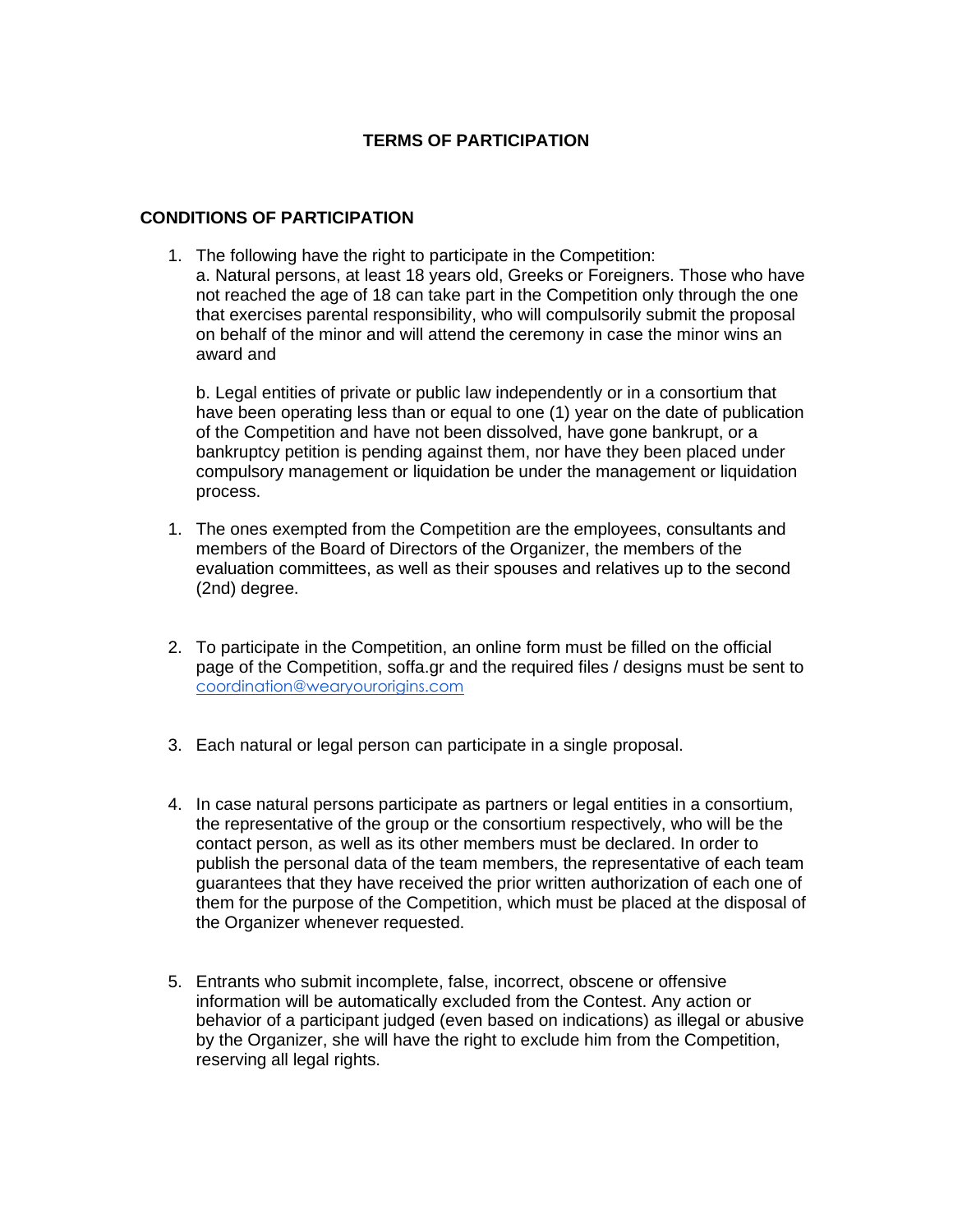- 6. It is expressly forbidden to mention the personal data of the participants (e.g. in the title or in the description of the proposal) except for the special personal data form that is posted on the official page and is submitted to the Competition. Any such reporting of data will result in the exclusion of the proposal from the Competition.
- 7. The participants bear full and exclusive responsibility for the protection or any other safeguard of their submitted proposals as well as the rights derived from them.
- 8. The total cost (some indicative examples of the costs are the cost of preparation of the proposals submitted to the Competition, the costs of the mandatory performance in all the events of the Competition, etc.) is borne exclusively by the participants.
- 9. The Organizer may request at any stage of the Competition the relevant legal documents (identity card, passport, etc.) in order to verify or certify the accuracy of the participants' personal data in accordance with the present terms.
- 10. Each participant must carefully read the present terms before the registration and the submission of their proposal. Participation in the Competition implies the unconditional acceptance of all the terms and conditions of the Competition, without exception, by the participants. In case of non-compliance with the terms of the Competition, the participant will be automatically excluded.
- 11. The proposal must be submitted in Greek and / or in English.

# **DECLARATIONS - WARRANTIES - PARTICIPANTS LIABILITY DURING THE COMPETITION**

1) Each participant declares and guarantees that the proposal submitted in the Competition, is submitted legally, in accordance with the terms of the Competition and is original and innovative, i.e. has been produced by himself and belongs exclusively to him, preserving the right to use, dispose of and exploit it. Each participant also guarantees that the proposal does not infringe the intellectual property rights or other rights of any natural or legal person in Greece or abroad, otherwise that it is a beneficiary and / or has legally acquired all kinds of rights, such as, for example, third party intellectual property rights and all the legal licenses that are connected or used for the production of the proposal submitted in the Competition, and bears exclusive and full responsibility towards the Organizer and all third parties for the submitted proposal and for the accuracy of the published data. Further, each participant recognizes that he is obliged and assumes to undertake any claim made against the Organizer and to release the Organizer, its executives and employees, as well as the members of the Committees from any liability for compensation, any kind of costs and expenses or claims of third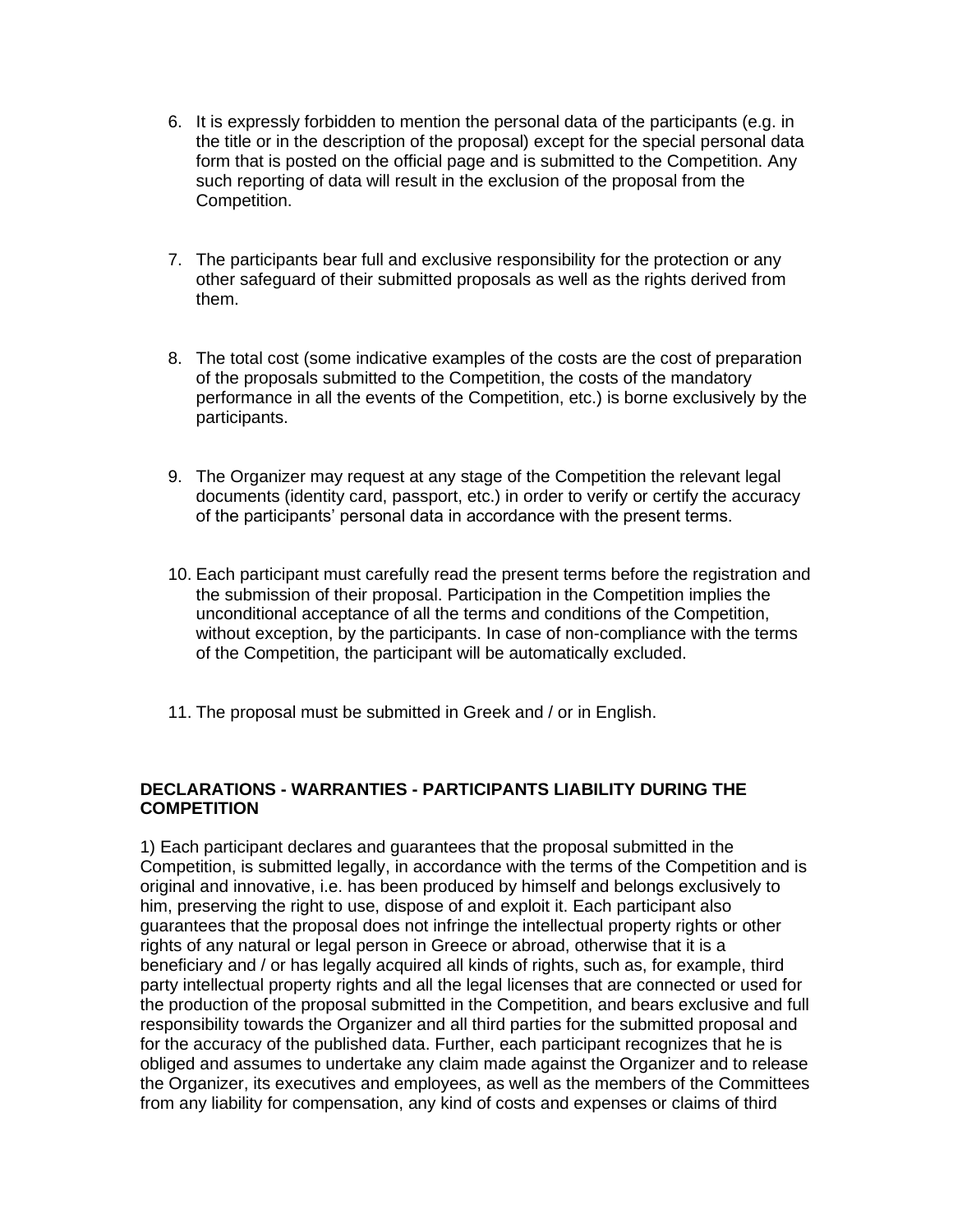parties that may arise. from violations of the Terms of the Competition or the rights of third parties, such as, an indicative example, intellectual property rights.

2) Each announcement regarding the Competition is posted exclusively on the website of the Competition, is valid from the date of its publication on that website and in case of any conflict prevails over any other information provided by the Organizer to the participants (e.g. via email, letter , etc.).

3) All submitted designs are protected by Intellectual Properties Rights of EU patent law and remain the sole proprietorship of the designer. Submitted designs that fail to win the Competition will not be stored. Regarding the collections that will be created by the winners of the Competition, both the designer/creator and SOFFA retain the exclusive rights to all designs.

4) The Organizer reserves the right, without prior notice, to modify these terms of participation in the Competition or to postpone, call off or cancel the Competition, informing through the website soffa.gr and without any liability to the participants in the Competition or any third party, while stating that she will not provide the participants neither with the personal data of the members of the evaluation committees who are entrusted with the evaluation of their proposals nor with the ratings of the submitted proposals throughout the Competition and until the announcement of the final results.

As a result of the above statements and guarantees, the Participant is obliged to intervene at his own expense in favor of the Organizer and its employees and executives and to undertake at his own expense, their defense in case of a charge against them or a criminal prosecution or any other judicial or administrative, etc. procedure, which is based on a claim of a third party, that the Participant's Proposal and his general participation according to the above, are illegal due to content, or that they infringe the right of the third party. The Participant is also obliged to pay to the Organizer and its employees and executives any compensation, fine or legal costs as well as all court costs, to which they will have been subjected for the same reasons as above.

#### **APPLICABLE LAW - SETTLEMENT OF DISPUTES**

In case of disagreement, dispute or controversy on behalf of a participant in the Competition, regarding the interpretation or the accurate implementation of any of the terms of the Competition, the participant will address before any legal action to a threemember committee composed of representatives of the Organizer, which will make a great effort to compromise and reach a friendly settlement in order to solve the dispute. In case of failure of this attempt, the participant will have the right to appeal to the Greek courts as defined below.

Any dispute or disagreement that will not have been settled amicably during according to the procedure above and arises from this proclamation or is related to it, will be resolved exclusively by the courts of Athens (excluding any other jurisdiction, even a concurrent jurisdiction) in accordance with Greek law.

Selection of winners: The winners' names will be informed through email to the email address they have stated.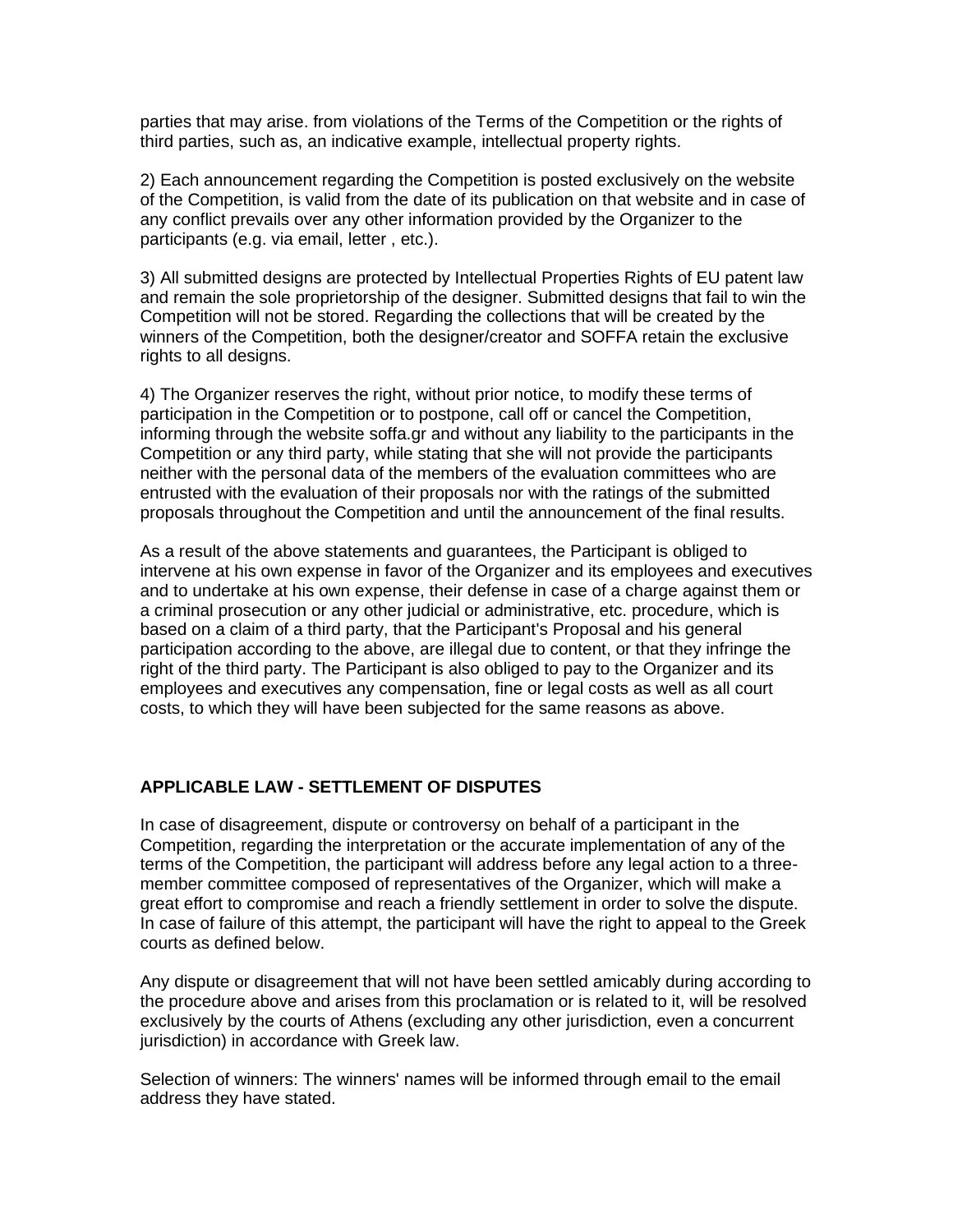The Organizer bears absolutely no responsibility if due to reasons beyond its control (some indicative examples but not restrictive, reasons of force majeure, technical problems, networking connectivity issues , network overload, incorrect way of filling of the application) or beyond the control of any third party that will convey the messages, a) there is a delay or a failure in sending and / or receiving the electronic messages of the Service, b) the contestants have no access to the Service, for any period of time, c ) the files stored by the Service are partially or completely destroyed, and they are exempted from the obligations imposed by the Competition, without penalty.

In case a) the participation of any person who emerged as a winner is canceled due to non-fulfillment of the conditions for participation in the Competition and b) any winner of the Competition does not accept his prize and a - b in cases, these persons mentioned above lose immediately, automatically and definitively any of their entitlements relating to the prize. Participants are required to attend the program throughout its duration, otherwise they are deprived of the right to participate in the program.

The participation in this Competition presupposes that the interested parties have access to the internet using their own technical means, and further, that the Organizer is not liable for any burdens upon the participants.

The Organizer is not responsible in case of interruption, postponement or cancellation of the Competition due to external factors or force majeure (some indicative examples, due to natural disasters, strike, war, acts of terrorism or threats of terrorist acts, accidents, fires, floods or other social disruptions, etc.) that make the conduction of the Competition extremely difficult or impossible and since the above is beyond the control and consequently the responsibility of the Organizer, she is releasing herself proportionally and without penalty from her mutual obligations for the Competition.

All valid entries acquire an automatic, serial number and are recorded in a list (database) maintained by the Organizer in accordance with the provisions of Law 2472/1997, Law 3471/2006 and the Decisions and Instructions of the Data Protection Authority for the "protection of the individual from the processing of personal data", as in force today.

By participating in the Competition, the participants explicitly accept that their participation constitutes a free and clear statement on their behalf within the meaning of Law 2472/1997, for the record-keeping of these data by the Organizer and their process for the purpose of the conduction and the publicity of the Competition as well as for purposes related to the information and communication or for promotional programs that are directly and exclusively related to the Competition in accordance with the provisions of Law 2472/1997. The Organizer will keep a record, throughout the Competition, of the applications sent by the participants. This personal data, except for the name of the person, product or service that will be awarded and a brief description of them, the Organizer undertakes to not disclose them to any third party without the consent of the participant in the Competition.

Each Participant declares that it does not have and does not maintain any claim or requirement against the Organizer, the executives and employees regarding the conduction of the Competition, the implementation of the terms, or any other cause related directly or indirectly to the Competition. The Participant explicitly provides, through his participation, the Organizer with his consent and authorization for the purpose of the promotion of his Participation and the action in question and / or its